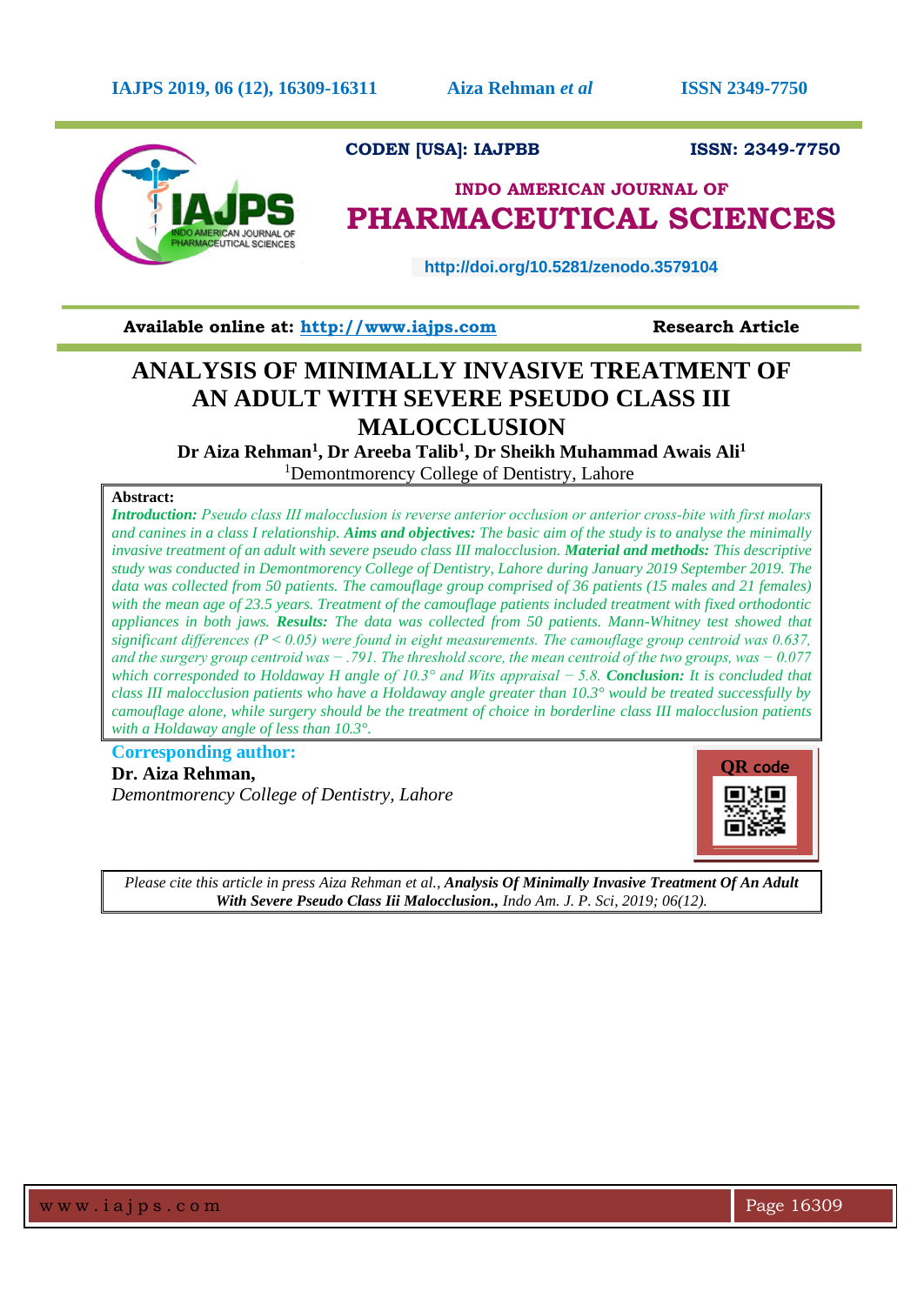### **INTRODUCTION:**

Pseudo class III malocclusion is reverse anterior occlusion or anterior cross‐bite with first molars and canines in a class I relationship. It is very important to diagnose the pseudo class III from true skeletal class III. The combination of anterior displacement of the mandible, tooth wear, and loss of occlusal vertical dimension (OVD) in adults may result anterior cross‐bite [1]. Class III malocclusion was originally described by Angle as a condition in which the relationship of the jaws is abnormal and all of the mandibular teeth occlude mesial to normal by the width of one bicuspid or more. The etiology is associated with environmental and genetic factors, and a higher incidence has been observed in an Asian population [\[2\]](https://www.hindawi.com/journals/crid/2014/652936/?utm_source=google&utm_medium=cpc&utm_campaign=HDW_MRKT_GBL_SUB_ADWO_PAI_DYNA_JOUR_X&gclid=Cj0KCQiA0NfvBRCVARIsAO4930n3SQJefAXRnvZ5B2JO0IPD3Lx7QwWB95EyYUV-EHCpMxWiO7X_7D0aAuNmEALw_wcB#B2).

The etiological factors of this malocclusion have been classified into three groups: (a) functional, which includes abnormal tongue position, nasalrespiratory problems, and neuromuscular conditions; (b) skeletal, such as during maxillary transversal deficiency; and (c) dental, which includes ectopic eruption of the maxillary central incisors and early loss of the deciduous molars [3]. Pseudo-Class III malocclusion is characterized by the presence of an anterior crossbite due to a forward functional displacement of the mandible. In the mixed dentition, the mesial step cannot exceed 3 mm, the maxillary incisors present retroclination, and the mandibular incisors are proclined and spaced [\[4\]](https://www.hindawi.com/journals/crid/2014/652936/?utm_source=google&utm_medium=cpc&utm_campaign=HDW_MRKT_GBL_SUB_ADWO_PAI_DYNA_JOUR_X&gclid=Cj0KCQiA0NfvBRCVARIsAO4930n3SQJefAXRnvZ5B2JO0IPD3Lx7QwWB95EyYUV-EHCpMxWiO7X_7D0aAuNmEALw_wcB#B4). When patients are guided into a centric relationship, they usually show an end-to-end incisor relationship involving the performance of a forward functional mandibular shift due to a muscular reflex so that the posterior teeth are able to occlude. It is for this reason that this type of malocclusion has been described as a pseudo- or functional Class III malocclusion [5].

Class III malocclusion is characterized by a variety of skeletal and dental components, including a large or protrusive mandible, retrusive maxilla, protrusive mandibular dentition, retrusive maxillary dentition, and combinations of these components [1]. Its diagnosis, prognosis, and treatment have always been a challenge for clinicians. A normal occlusion and improved facial esthetics of skeletal class III malocclusion can be achieved by growth modification [3], orthodontic camouflage, or orthognathic surgery.

### **Aims and objectives**

The basic aim of the study is to analyse the minimally invasive treatment of an adult with severe pseudo class III malocclusion.

#### **MATERIAL AND METHODS:**

This descriptive study was conducted in Demontmorency College of Dentistry, Lahore during January 2019 September 2019. The data was collected from 50 patients. The camouflage group comprised of 36 patients (15 males and 21 females) with the mean age of 23.5 years. Treatment of the camouflage patients included treatment with fixed orthodontic appliances in both jaws. While the majority of camouflage group patients were treated without teeth extractions, 6 of them underwent the extraction of the lower first premolars and the upper second premolars. The treatment of all of these patients was focused on flaring of the upper incisors and retraction of the lower incisors throughout class III mechanics, especially by application of class III elastics.

## **Statistical analysis**

Mann-Whitney U test was used to compare the variables between the two groups. Stepwise discriminant analysis was applied to identify the dentoskeletal variables that best separate the groups.

#### **RESULTS:**

The data was collected from 50 patients. Mann-Whitney test showed that significant differences  $(P < 0.05)$  were found in eight measurements. The camouflage group centroid was 0.637, and the surgery group centroid was − .791. The threshold score, the mean centroid of the two groups, was − 0.077 which corresponded to Holdaway H angle of 10.3° and Wits appraisal − 5.8. Therefore, 81.5% of our patients were properly classified. Seven patients in the camouflage group and 5 patients in the surgical group were misclassified.

|  | Table 02: Stepwise discriminant analysis in both |  |  |
|--|--------------------------------------------------|--|--|
|  | groups                                           |  |  |

| <b>Predicted</b><br>variables | <b>Canonical coefficients of</b><br>the discriminant function |
|-------------------------------|---------------------------------------------------------------|
| Wits                          | 0.408                                                         |
| Holdaway H<br>angle           | 0.199                                                         |
| Constant                      | 0.232                                                         |

#### **DISCUSSION:**

The functional excursions are not usually a problem because Class I canines and good overbite/overjet relations are established. Incisal and canine guidance can be achieved. Group function in lateral excursions can also be achieved but is more difficult because of the molar/premolar occlusion [6]. The present study investigated and focused on successfully treated borderline class III patients in order to provide some guidelines which can assist the clinicians in choosing the best treatment modality for them, namely, surgical or camouflage correction. Treatment success was assured through using cases in which the patients were satisfied with the end results [7]. Furthermore, three boardcertified orthodontists had also approved the